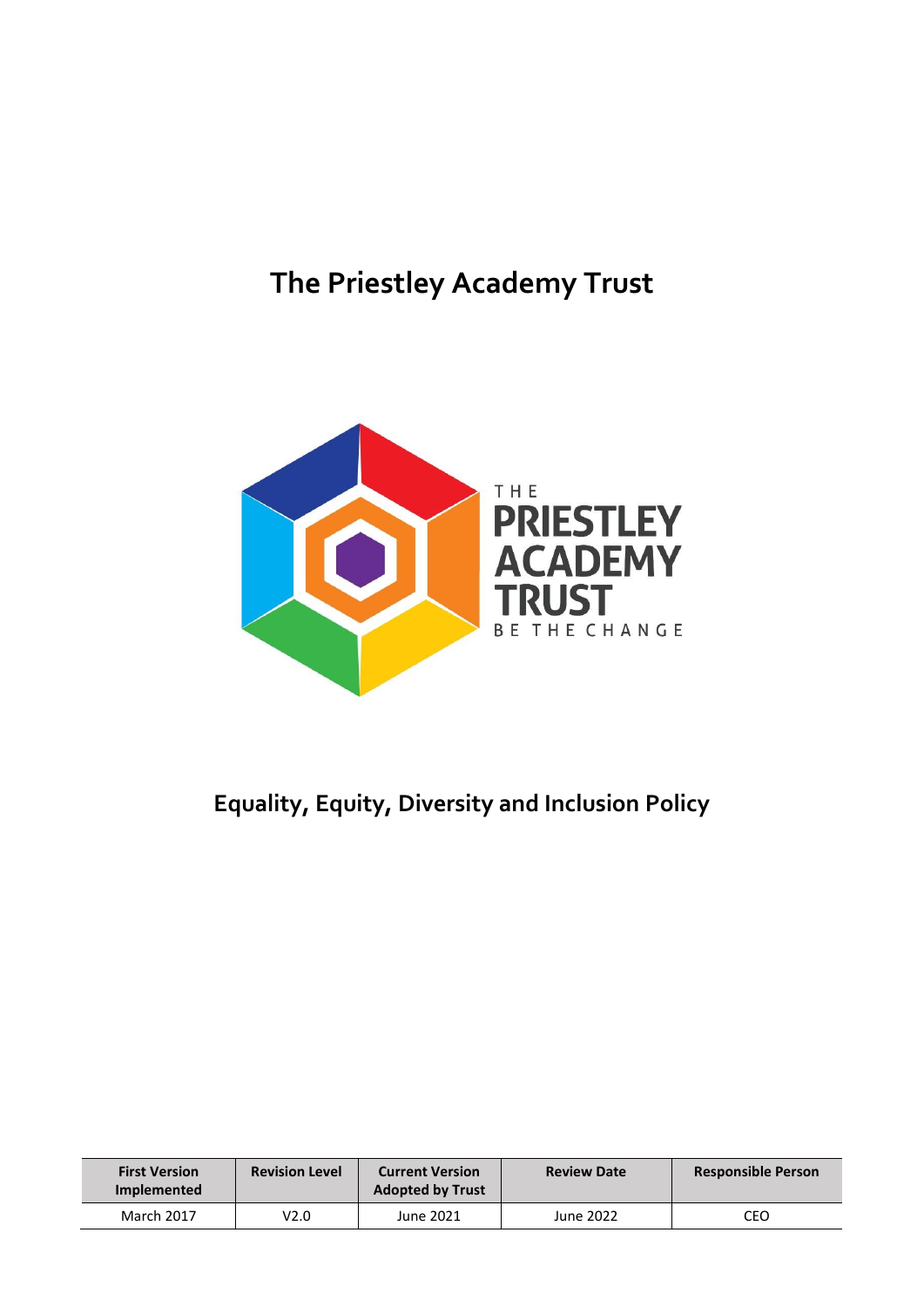#### Contents

| Part-time, zero hours, and fixed-term employees and agency workers 8 |  |
|----------------------------------------------------------------------|--|
|                                                                      |  |
|                                                                      |  |
|                                                                      |  |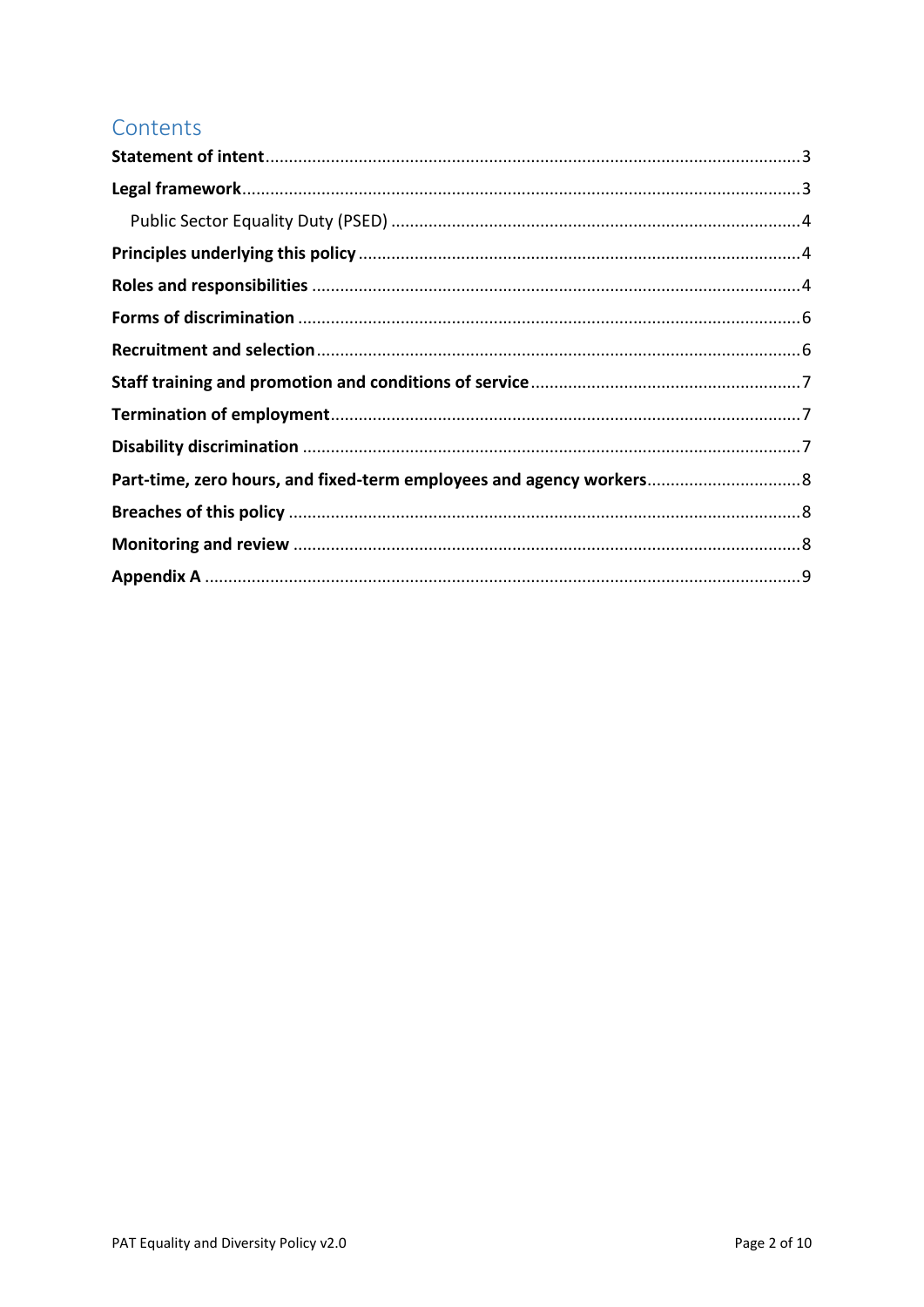#### <span id="page-2-0"></span>Statement of intent

The Priestley Academy Trust is committed to promoting equality of opportunity for all staff and job applicants. We aim to create a working environment in which all individuals are able to make best use of their skills, free from discrimination or harassment, and in which all decisions are based on merit. We are committed to supporting our staff and applicants to be their authentic selves in the workplace without judgement and ensuring that diverse communities are celebrated.

We do not discriminate against staff on the basis of age, disability, gender identity and/or reassignment, marital or civil partner status, pregnancy or maternity, race, colour, nationality, ethnic or national origin, religion, belief, sex, or sexual orientation (the protected characteristics), amended in line with the Equality Act 2010. More detail on each of the protected characteristics can be found in Appendix A.

We are also mindful of intersecting identities within our school environment and will work with our communities to better understand the experience of multiple minority identities for individuals.

All staff have a duty to act in accordance with this policy and treat colleagues with dignity at all times, and not to discriminate against or harass other members of staff, regardless of their status. The principles of non-discrimination and equality of opportunity also apply to the way in which staff treat pupils, parents, governors, third party organisations and former staff members.

This policy does not from part of an employee's contract of employment and may be amended at any time.

This policy covers all individuals working at all levels and grades, including members of the SLT, teachers, TAs, learning mentors, support staff, trainees, home workers, part-time and fixed-term employees, volunteers, interns, casual workers and agency staff (collectively referred to as 'staff' in this policy).

#### <span id="page-2-1"></span>Legal framework

This policy has due regard to all relevant legislation and statutory guidance including, but not limited to, the following:

- Human Rights Act 1998
- Equality Act 2010
- The UK General Data Protection Regulation (UK GDPR)
- Data Protection Act 2018
- Protection from Harassment Act 1997

This policy operates in conjunction with the following school policies:

- Grievance Policy
- Disciplinary Policy and Procedure
- Flexible Working Policy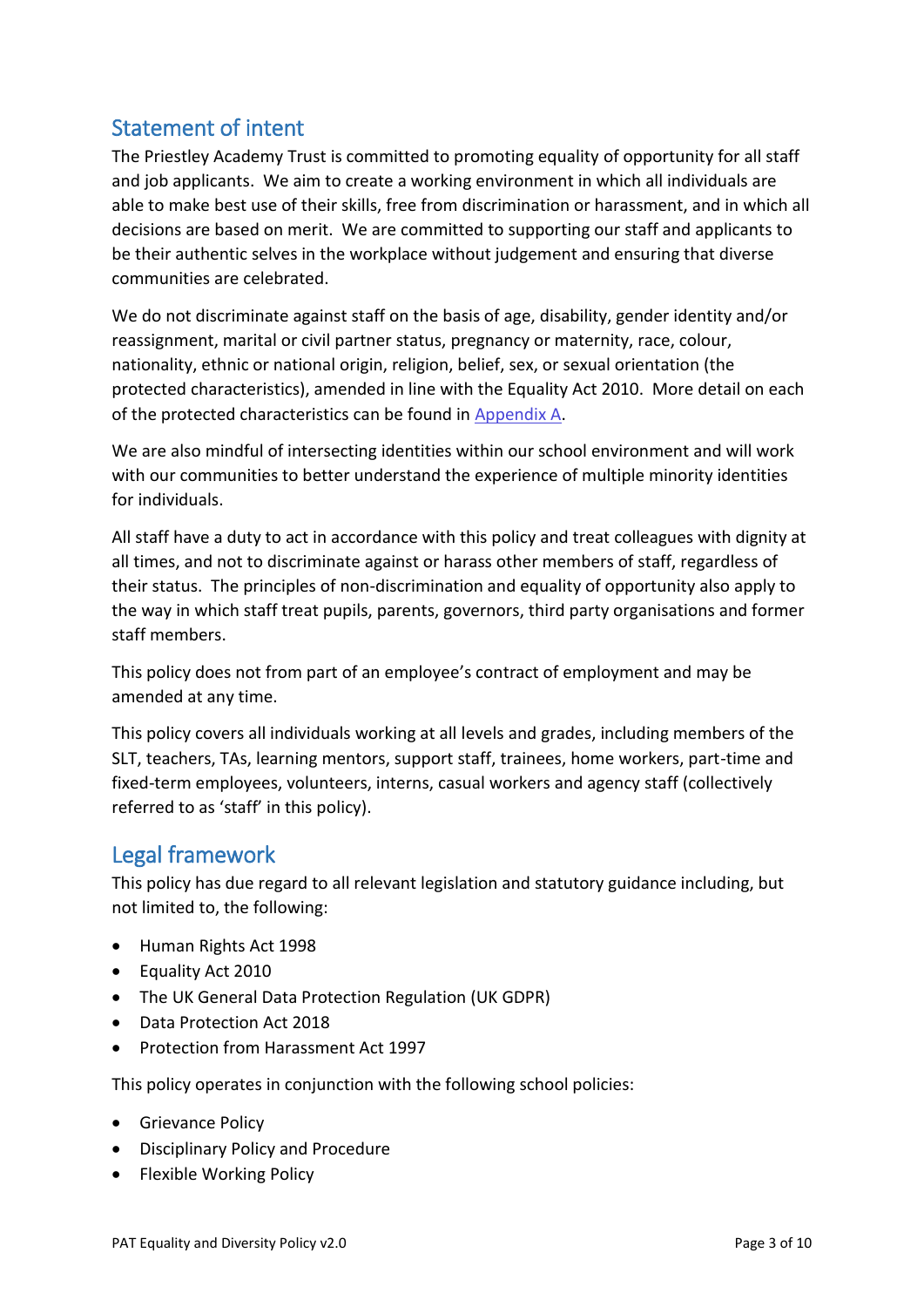- Teacher Appraisal Policy
- Support Staff Performance Management Policy

#### <span id="page-3-0"></span>Public Sector Equality Duty (PSED)

PSED requires public bodies to have due regard to the need to:

- Eliminate unlawful discrimination, harassment and victimisation and other conduct prohibited by the Equality Act.
- Advance equality of opportunity between people who share a protected characteristic and people who do not share it.
- Foster good relations between people who share a protected characteristic and people who do not.

## <span id="page-3-1"></span>Principles underlying this policy

In accordance with this policy, the Trust commits to:

- Creating a working environment free of bullying, harassment, victimisation and unlawful discrimination, where individual differences and the contributions of all staff are recognised and valued.
- Promoting dignity and respect for all.
- Training managers and all other employees about their rights and responsibilities under this policy.

This policy applies to all aspects of the Trust's relationship with staff and to relations between staff members at all levels. This includes job advertisements, recruitment and selection, training and development, opportunities for promotion, conditions of service, pay and benefits, conduct at work, disciplinary and grievance procedures, and treatment of employment.

Instances of bullying, harassment, victimisation and unlawful discrimination will be dealt with as misconduct, in line with the Trust's Grievance Policy and/or Disciplinary Policy and Procedure, and appropriate action will be taken. Particularly serious complaints could amount to gross misconduct and lead to dismissal without notice.

Sexual harassment may amount to both an employment rights matter and a criminal matter, such as in sexual assault allegations. Harassment under the Protection from Harassment Act 1997 - which is not limited to circumstances where harassment relates to a protected characteristic – is a criminal offence.

#### <span id="page-3-2"></span>Roles and responsibilities

The Trust Board is responsible for:

- The effective operation of this policy.
- Ensuring compliance with discrimination law.
- Monitoring how the composition of the workforce regarding information such as age, sex, ethnic background, sexual orientation, religion or belief, and disability.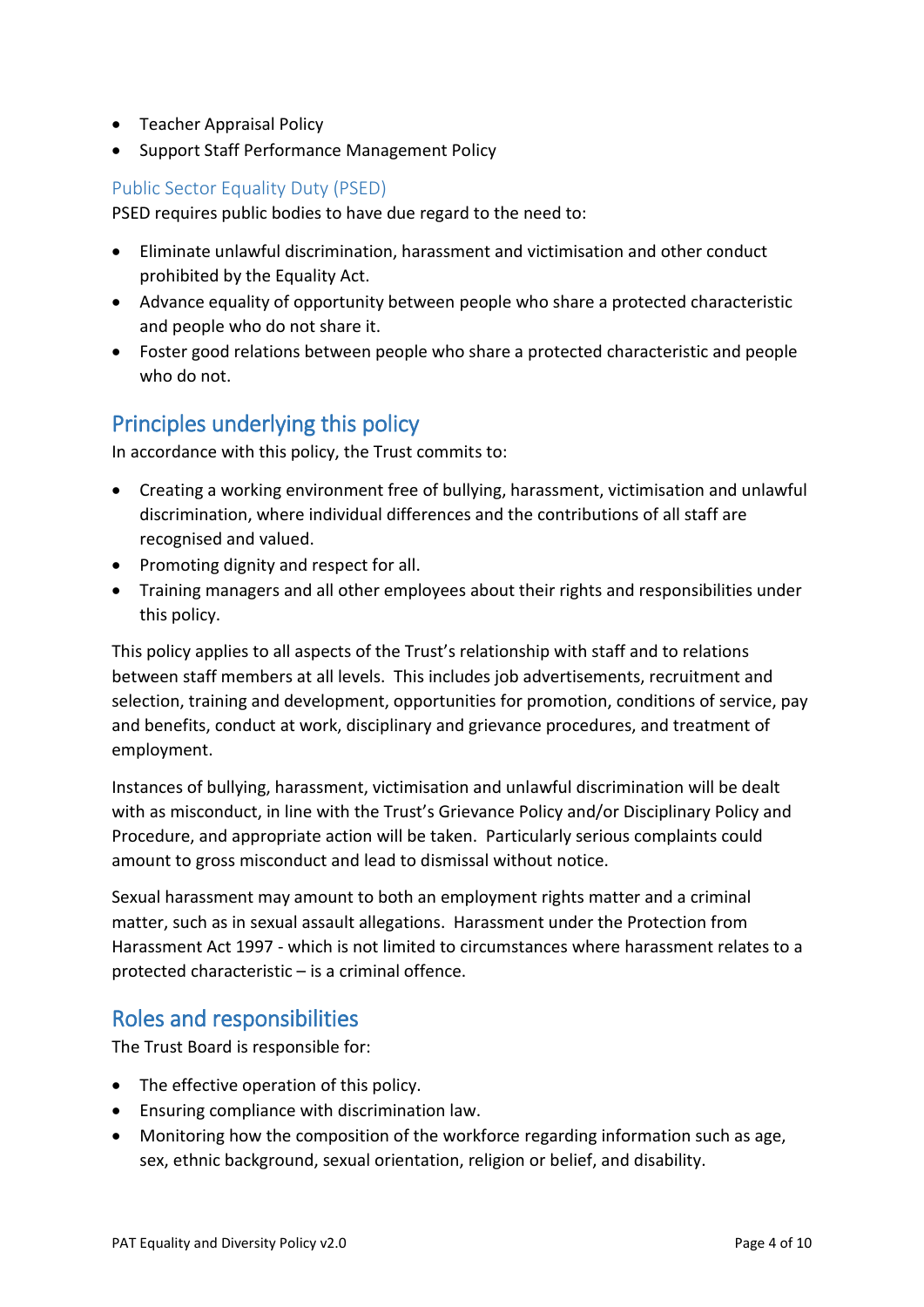- Monitoring how the composition of the workforce encourages equality, equity, diversity and inclusion, and meets the aims and commitments set out in this policy.
- Assessing how this policy, and any supporting action plans, are working in practice, reviewing them annually, and considering and taking action to address any issues.

The SLT is responsible for:

- Setting an appropriate standard of behaviour and leading by example.
- Ensuring that those they manage adhere to this policy and promote the Trust's aims and objectives with regard to equal opportunities.
- Taking appropriate steps to accommodate the requirements of different religions, cultures, and domestic responsibilities, in line with the Trust's Flexible Working Policy.
- Making opportunities for training, development and progress available to all staff.
- Ensuring staff are helped and encouraged to develop their full potential, so their talents and resources can be fully utilised to maximise the efficiency of the organisation.
- Making staff progression decisions based on merit (apart from in any necessary and limited exemptions and exceptions allowed under the Equality Act 2020).
- Reviewing employment practices and procedures where necessary to ensure fairness.
- Updating employment practices and procedures, and this policy, to take account of changes in the law.

The Head or HR is responsible for:

- The day-to-day operational responsibility to this policy.
- Reviewing this policy regularly.
- Organising equal opportunities training, including for those involved in management and recruitment.
- Answering questions about the content of application of this policy.

Line managers are responsible for:

• Participating in appropriate training on equal opportunities awareness and equal opportunities recruitment and selection good practice.

All staff are responsible for:

- Conducting themselves to help the school provide equal opportunities in employment, and prevent bullying, harassment, victimisation and unlawful discrimination.
- Understanding that they, as well as their employer, can be held liable for acts of bullying, harassment, victimisation and unlawful discrimination, in the course of their employment, against their colleagues, customers, suppliers, visitors and the public.
- Taking seriously complaints of bullying, harassment, victimisation and unlawful discrimination by their colleagues, customers, suppliers, visitors, the public and any others in the course of the Trust's work activities.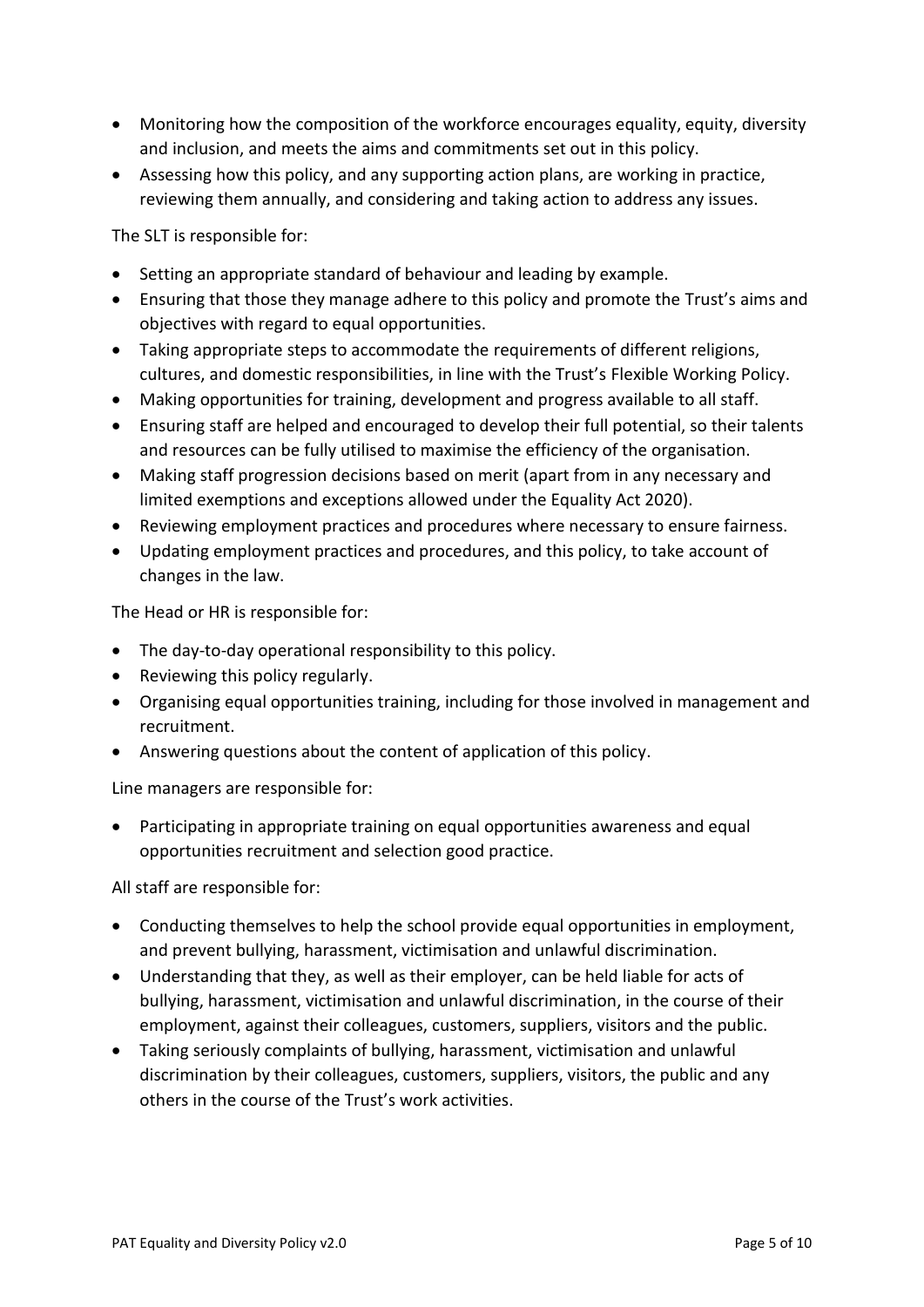## <span id="page-5-0"></span>Forms of discrimination

Discrimination by or against an employee is generally prohibited unless there is a specific legal exemption. Discrimination may be direct or indirect and it may occur intentionally or unintentionally.

**Direct discrimination** occurs where someone is treated less favourably because of one or more of the protected characteristics outlined in Appendix A. For example, rejecting an applicant on the grounds of their race because they would not "fit in" would be direct discrimination.

**Indirect discrimination** occurs where someone is disadvantaged by an unjustified provision, criterion or practice that also puts other people with the same protected characteristic at a particular disadvantage. For example, a requirement to work full time puts women at a particular disadvantage because they generally have greater childcare commitments than men. Such a requirement will need to be objectively justified.

**Harassment** related to any of the protected characteristics is prohibited. Harassment is unwanted conduct that has the purpose or effect of violating someone's dignity, or creating an intimidating, hostile, degrading, humiliating or offensive environment from them.

**Victimisation** is also prohibited. This is less favourable treatment of someone who has complained or given information about discrimination or harassment, or supported someone else's complaint.

#### <span id="page-5-1"></span>Recruitment and selection

The Trust will aim to ensure that no job applicant suffers discrimination because of any of the protected characteristics. The Trust's recruitment procedures will be reviewed regularly to ensure that individuals are treated on the basis of their relevant merits and abilities. Job selection criteria will be regularly reviewed to ensure that they are relevant to the job and not disproportionate. The shortlisting of applicants will be done by more than one person wherever possible.

Job advertisements will avoid stereotyping or using wording that may discourage groups with a particular protected characteristic from applying. The Trust will take steps to ensure that vacancies are advertised to a diverse labour market.

Applicants will not be asked about health and disability before a job offer is made. There are limited exceptions which will only be used with the head of HR's approval, such as:

- Questions necessary to establish if an applicant can perform an intrinsic part of the job (subject to any reasonable adjustments).
- Questions to establish if an applicant is fit to attend an assessment of any reasonable adjustments that may be needed at interview or assessment.
- Positive action to recruit disabled persons.
- Equal opportunities monitoring (which will not form part of the decisionmaking process).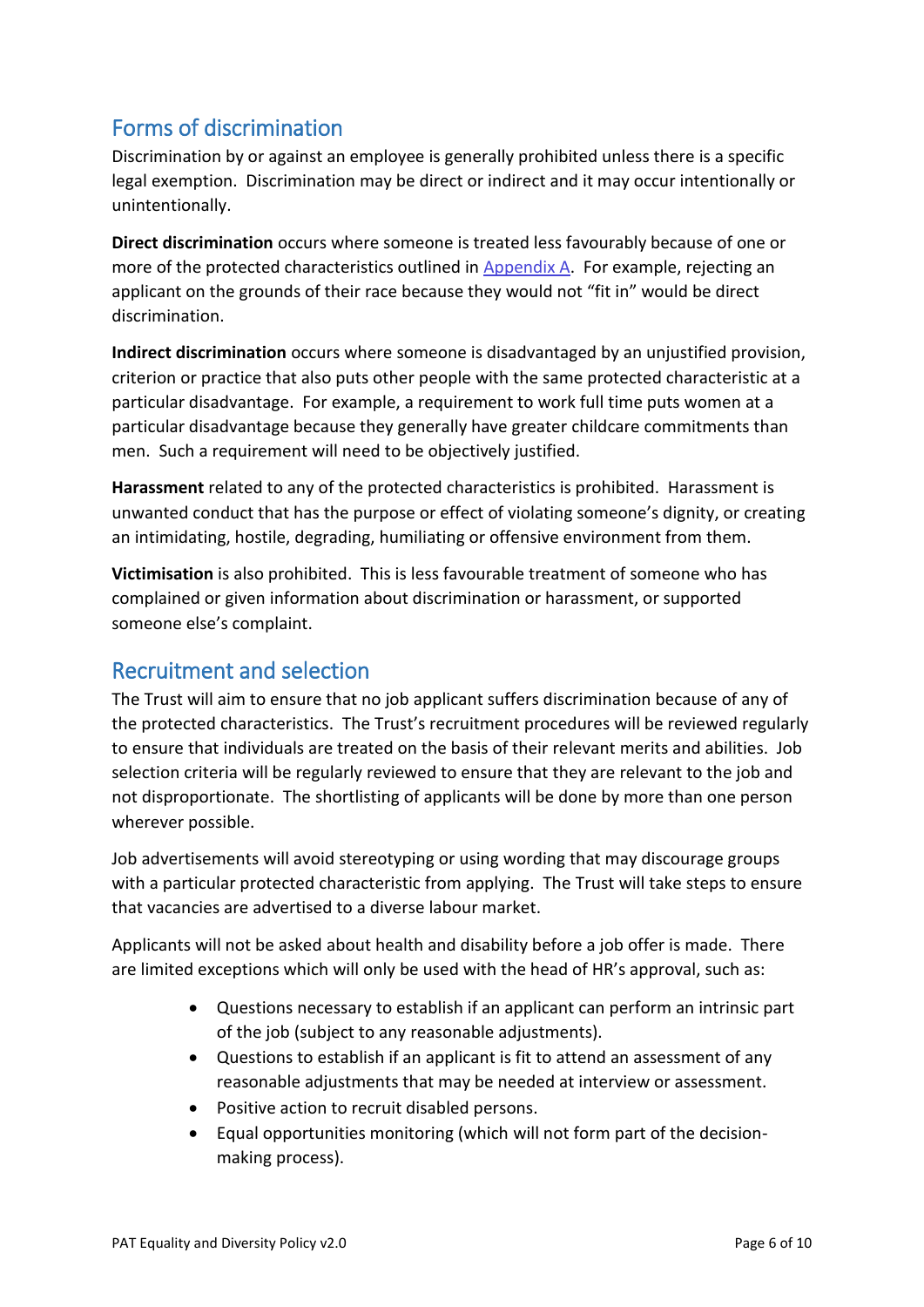The Trust is required by law to ensure that all staff are entitled to work in the UK. Assumptions about immigration status will not be made based on appearance or apparent nationality. All prospective employees, regardless of nationality, will be expected to produce original documents, e.g. a passport, before employment starts, to satisfy current immigration legislation. The list of acceptable documents is available from the UK Border Agency.

To ensure this policy is operating effectively, and to identify groups that may be underrepresented or disadvantaged in our organisation, the Trust will monitor applicants' ethnicity, gender, disability, sexual orientation, religion and age as part of the recruitment procedure. Provision of this information will be voluntary and will not adversely affect an applicant's chances of recruitment or any other decision related to their employment. The information will be removed from applications before the shortlisting process, and will be kept in an anonymised format solely for the purposes stated in this policy. Analysing this data helps the Trust take appropriate steps to avoid discrimination and improve equality and diversity.

## <span id="page-6-0"></span>Staff training and promotion and conditions of service

Staff training needs and associated development opportunities will be identified through regular staff appraisals, in line with the Trust's Teacher Appraisal Policy and Support Staff Performance Management Policy. All staff will be given appropriate access to training to enable them to progress within the organisation and all promotion decisions will be made based on merit. The Trust will adopt good practice in terms of data collection and use this data to monitor and measure the attraction, recruitment, retention and progression of staff.

Workforce composition and promotions will be regularly monitored to ensure equality of opportunity at all levels of the organisation. Where appropriate, steps will be taken to identify and remove unjustified barriers and to meet the needs of disadvantaged or underrepresented groups.

The Trust's conditions of service, benefits and facilities are reviewed regularly to ensure that they provide equal opportunities for all.

## <span id="page-6-1"></span>Termination of employment

The Trust will ensure that redundancy criteria and procedures are fair and objective and are not directly or indirectly discriminatory.

The Trust will also ensure that disciplinary procedures and penalties are applied without discrimination, whether they result in disciplinary warnings, dismissal or other disciplinary action, in line with the Trust's Disciplinary Policy and Procedure.

#### <span id="page-6-2"></span>Disability discrimination

The Trust encourages staff who are disabled or become disabled to inform the headteacher or their line manager about their condition so that the school can support them as appropriate.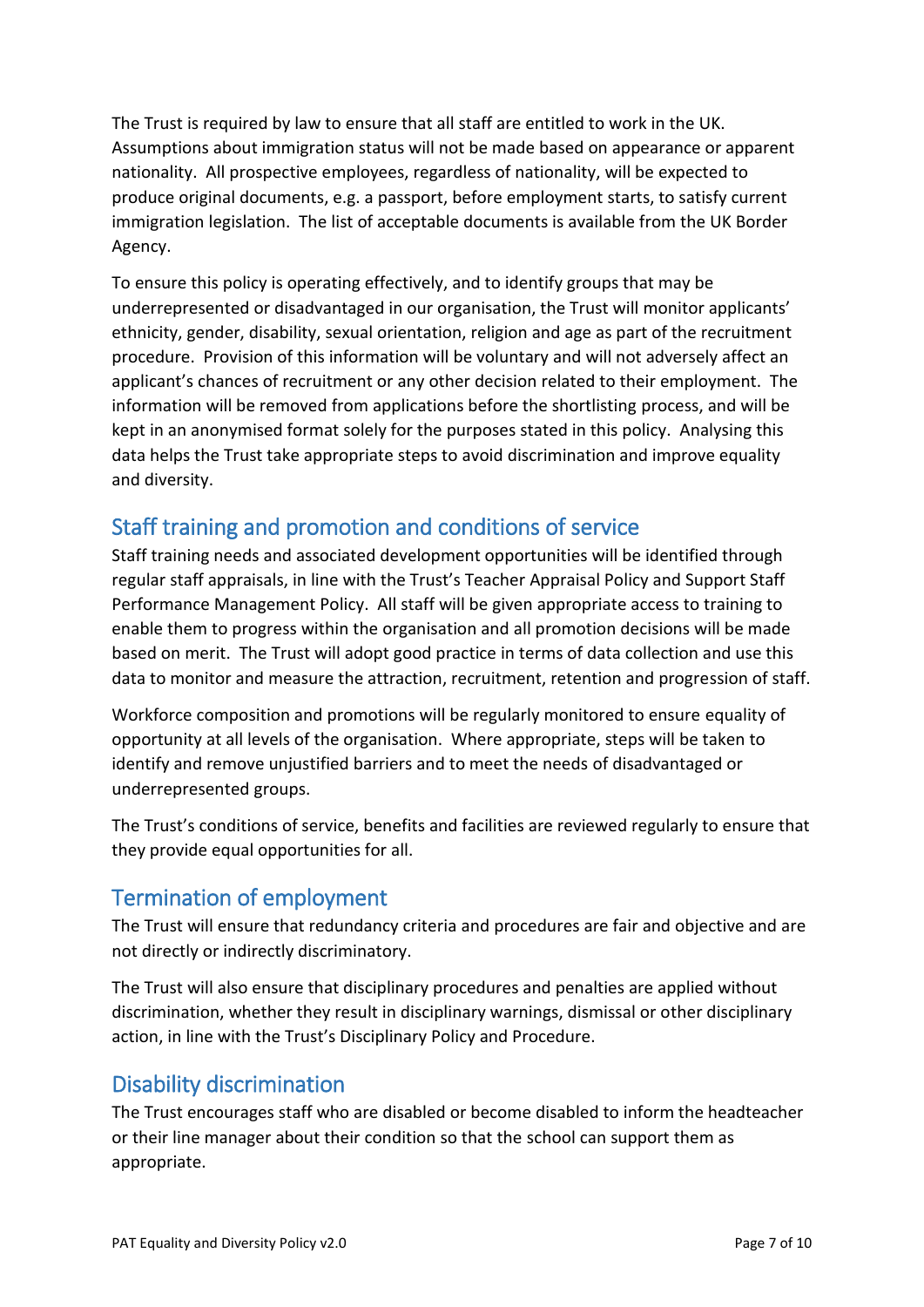Staff experiencing difficulties at work because of their disability (physical or otherwise) may wish to contact their line manager or the head of HR to discuss any reasonable adjustments that would help overcome or minimise the difficulty. Their line manager or the head of HR may wish to consult with the staff member and a medical adviser about possible adjustments.

The governing board will monitor the physical environment of the school premises to consider whether certain features place physically disabled staff, job applicants, service users, or other stakeholders at a substantial disadvantage compared to others. Where reasonable, the school will take steps to improve access for disabled staff and service users.

## <span id="page-7-0"></span>Part-time, zero hours, and fixed-term employees and agency workers

The Trust monitors the conditions of service of part-time employees and their progression to ensure they are being offered appropriate access to benefits and training and promotion opportunities. The Trust will ensure requests to alter working hours are dealt with appropriately under the Flexible Working Policy.

The Trust monitors its use of zero hours and fixed-term employees and agency workers, and their conditions of service, to ensure that they are being offered appropriate access to benefits, training, promotion and permanent employment opportunities. The Trust will, where relevant, monitor their progress to ensure they are accessing permanent vacancies.

## <span id="page-7-1"></span>Breaches of this policy

If a member of staff believes they may have been discriminated against, they are encouraged to raise the matter through the Trust's Grievance Policy. If they believe they may have been subject to harassment, they are encouraged to raise the matter with their line manager and/or the head of HR.

Allegations regarding potential breaches of this policy will be treated in confidence and investigated in accordance with the relevant procedure. Staff who make such allegations in good faith will not be victimised or treated less favourably as a result. False allegations which are found to have been made in bad faith will, however, be dealt with under our Disciplinary Policy and Procedure.

Any member of staff who is found to have committed an act of discrimination or harassment will be subject to disciplinary action. Such behaviour may constitute gross misconduct and, as such, may result in summary dismissal. The Trust takes a strict approach to serious breaches of this policy.

## <span id="page-7-2"></span>Monitoring and review

This Equality and Diversity Policy has been approved and adopted by The Priestley Academy Trust. A task group will review the policy every three years, or as required to ensure it remains compliant with Equality legislation.

Monitoring the implementation of this policy is the responsibility of each school Local Governing Body.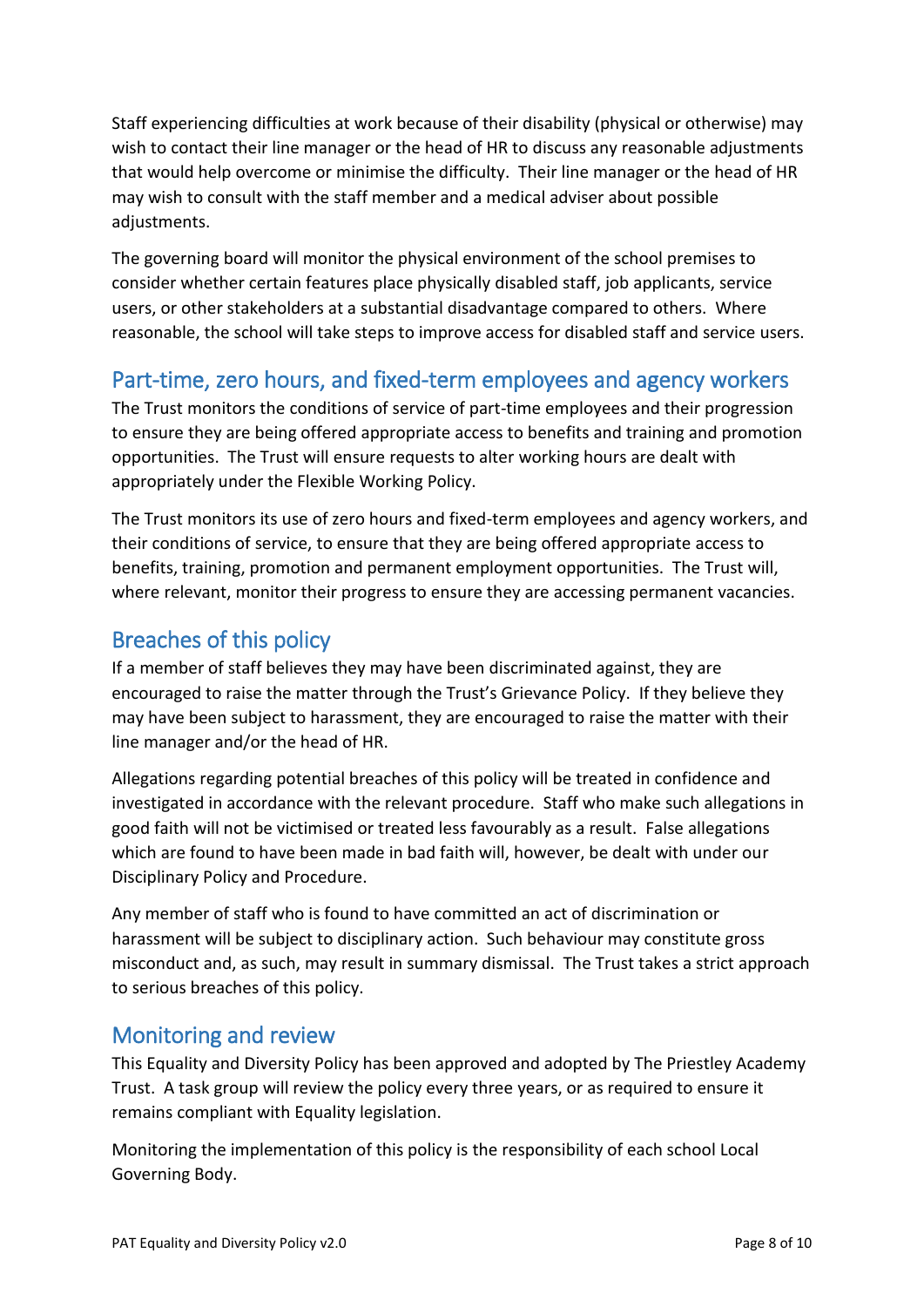## <span id="page-8-0"></span>Appendix A

## **Equality Act 2010 Protected Characteristics**

The definitions used in this appendix are based on the Equality Act 2010.

**Age:** The Act protects people of all ages; however, differential treatment because of age is not unlawful direct or indirect discrimination if it can be justified, i.e. you can demonstrate that it is a proportionate means of achieving a legitimate aim. Age is the only protected characteristic that allows employers to justify direct discrimination.

**Disability:** The Act protects people who are disabled; the Act defines this as someone who has a physical or mental impairment which has a substantial and long-term adverse effect on their ability to carry out normal day-to-day activities.

**Gender identity and/or reassignment:** The Act protects transgender people. The Act no longer requires a person to be under medical supervision to be protected, so a person who does not undergo any medical procedures would be covered by these protections.

**Marriage and civil partnership:** The Act protects people who are married or in a civil partnership against discrimination. Single people are not protected.

**Pregnancy and maternity:** The Act protects people against discrimination on the grounds of pregnancy and maternity during the period of their pregnancy and any statutory maternity leave to which they are entitled.

**Race:** The Act protects people of all races; the Act's definition of race includes colour, nationality, and ethnic or national origins.

**Religion or belief:** The Act protects people of any religion, including specific denominations or sects, as well as lack of religion, i.e. employees or jobseekers who not follow a certain religion or do not follow any religion are protected. The Act protects people of any belief; this is defined as any religious or philosophical belief, or a lack of such belief, that is a weighty and substantial aspect of human life and behaviour.

**Sex:** The Act protects men and women.

**Sexual orientation:** Which in law is defined as:

Sexual orientation means a person's sexual orientation towards—

(a)persons of the same sex,

(b)persons of the opposite sex, or

(c)persons of either sex.

In relation to the protected characteristic of sexual orientation—

(a)a reference to a person who has a particular protected characteristic is a reference to a person who is of a particular sexual orientation;